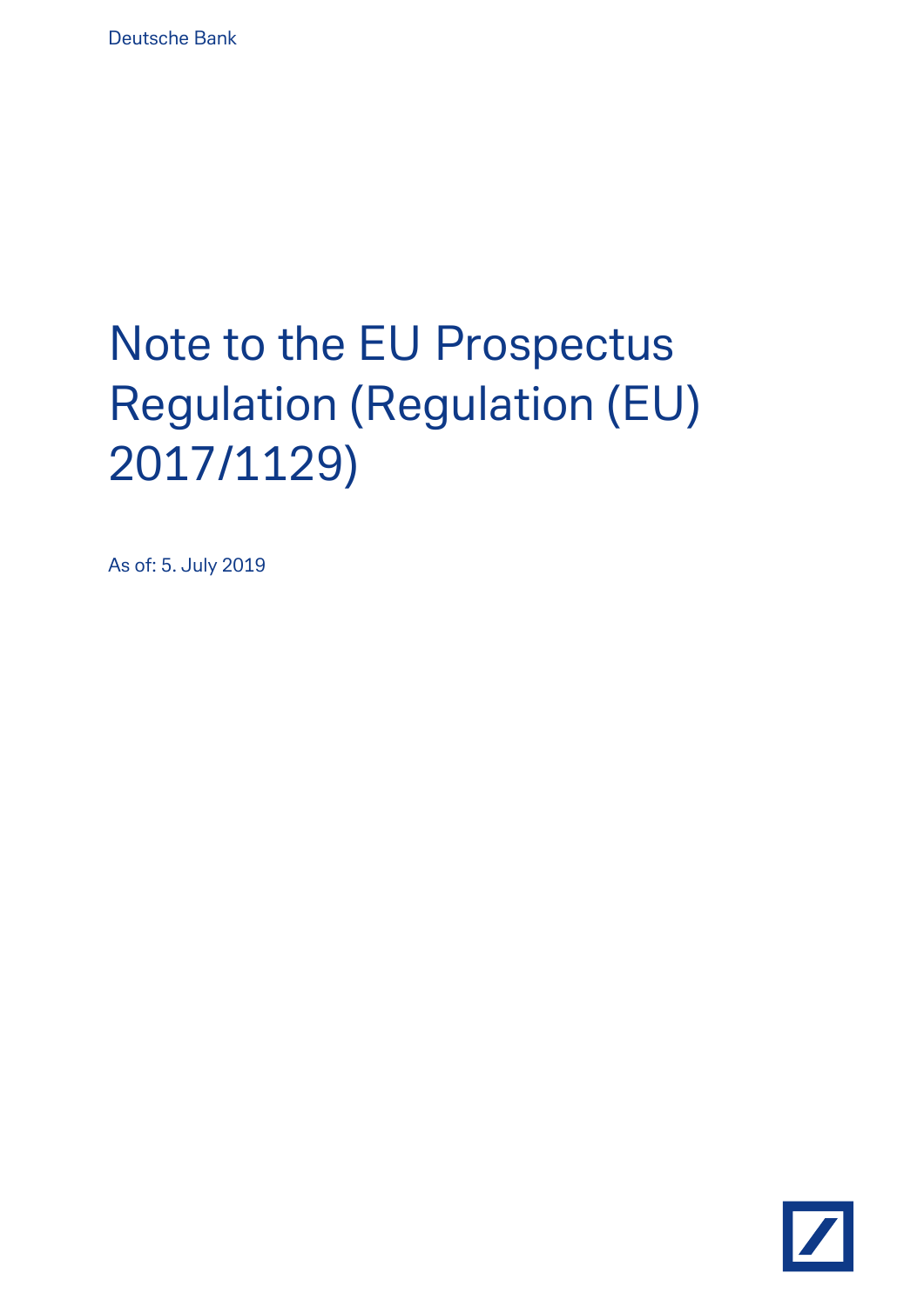

# Note to the EU Prospectus Regulation (Regulation (EU) 2017/1129)

With effect from 21st of July 2019, the new EU Prospectus Regulation (Regulation (EU) 2017/1129) will apply. It obliges financial intermediaries, among other things, to inform their clients about the possible publication of supplements to prospectuses, as well as the possibility of exercising potential rights of withdrawal.

#### Basic Principles

In order to be able to offer securities such as, for instance, shares, certificates, bonds and other structured financial instruments to the public in the European Union, offerors (usually the issuers of these securities) must publish securities prospectuses. These contain essential information in respect of the offered securities, the issuer and offerors of the securities, as well as the risks of the security and other material disclosures. In addition to securities being based on a single, securityspecific, prospectus, securities may also be offered to the public on the basis of a base prospectus. A large number of securities can be issued under a base prospectus. The issuer will then publish final terms for each security, which determine which provisions of the base prospectus specifically apply to these securities. A base prospectus has a maximum term of 12 months and must be updated by the offeror no later than at the expiry of this term. Securities prospectuses and base prospectuses must be approved by the national supervisory authority; in Germany this is the Federal Financial Supervisory Authority (Bundesanstalt für Finanzdienstleistungsaufsicht (BaFin)). The offeror publishes the securities prospectus/base prospectus on its website.

#### Supplements to prospectuses:

Every significant new factor, material mistake or material inaccuracy relating to the information included in a prospectus which may affect the assessment of the securities and which arises or is noted between the time when the prospectus is approved and the closing of the offer period or the time when trading on a regulated market begins,

whichever occurs later, must be mentioned in a supplement to the prospectus without undue delays. Reasons for the publication of a supplement can be, for example, the publication of company results (including quarterly results), a credit rating change of the issuer or also the correction of information in the securities prospectus. The supplement must also be approved by the national supervisory authority and is published on the offeror's website.

#### Right of withdrawal:

For investors acquiring securities, which are based on prospectuses approved on or after the 21st of July 2019, the following applies: Investors may have a right of withdrawal if they have already acquired or undertaken to acquire the securities concerned before the publication of the supplement. Please note that the circumstance giving rise to the supplement must have occurred before the securities were delivered to the investor. Following this event, the investor has two working days from the moment of publication of the Supplement on the provider's website to exercise the right of withdrawal. This period may be extended by the issuer or the offeror. The deadline for the right of revocation is specified in the supplement.